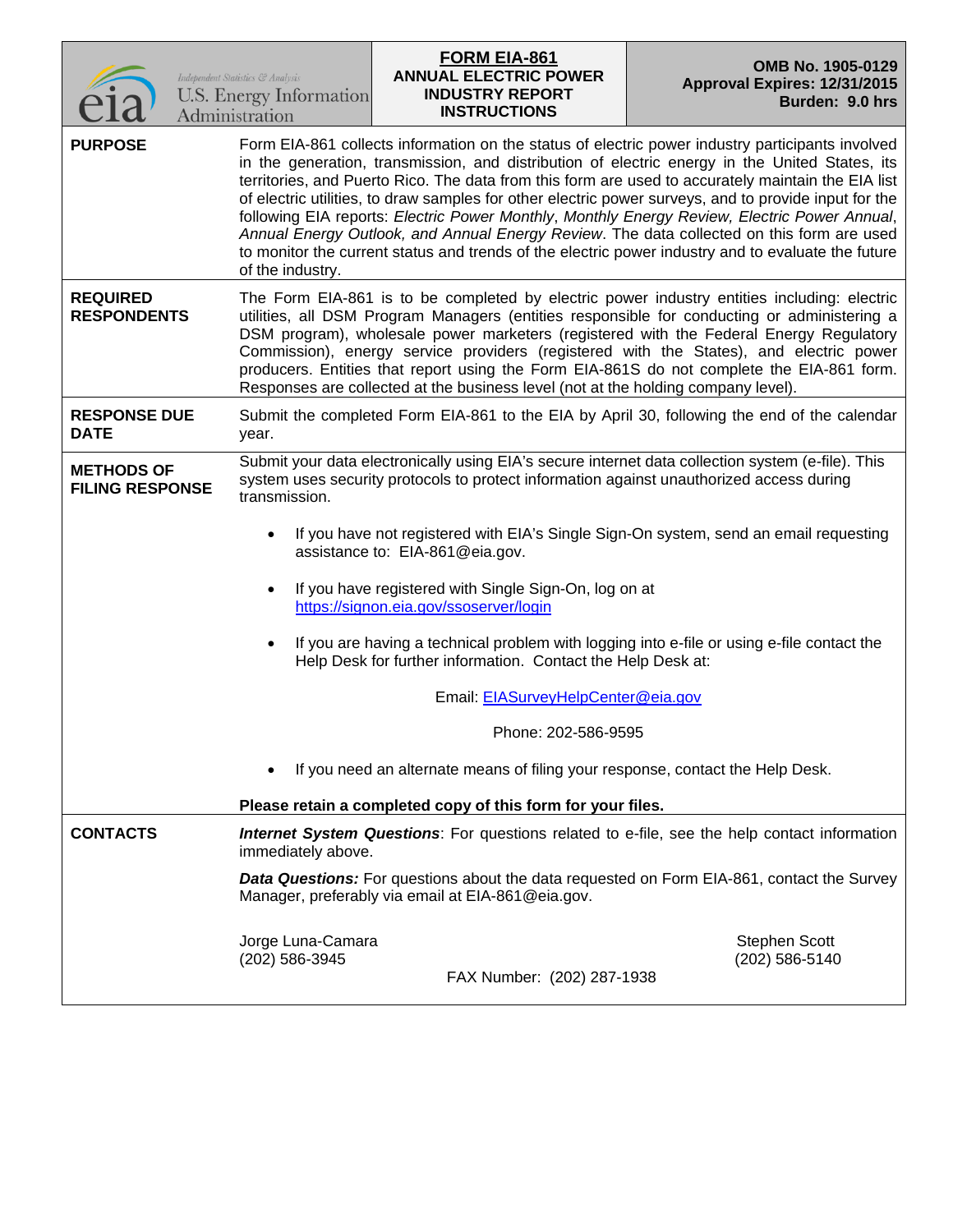

**GENERAL INSTRUCTIONS** **Submit the completed Form EIA-861 to the EIA by April 30, following the end of the calendar year.**

- 1. Respondents, who also submit the Form EIA-826, "Monthly Electric Sales and Revenue Report with State Distributions," should coordinate the information submitted on the Form EIA-861, and Form EIA-826 to ensure consistency.
- 2. Complete the information at the top portion of the form with the name, telephone and fax number, and address, of the current contact person, and the contact person's supervisor.
- 3. Report peak demand in megawatts and energy values (e.g., generation and sales) in megawatthours, except where noted. One megawatthour equals 1,000 kilowatthours. To convert kilowatthours to megawatthours, divide by 1,000 and round to the nearest whole number. For example, sales of 5,245,790 kilowatthours should be reported as 5,246 megawatthours.
- 4. Report in whole numbers (i.e., no decimal points), except where explicitly instructed to report otherwise. For example: revenue of \$8,459,688.42 should be reported as 8,460 (thousand dollars). There is one decimal place for revenue on Schedule 3 and Schedule4 (A-D); and lines 4, 6 and 7 on Schedule 6A.
- 5. A state code can only be removed by highlighting the state and clicking on the **Remove Record** button. The Remove Record button is located along the top row of the form (same row as the save and print button).
- 6. For number of customers, enter the average of the 12 close-of-month customer accounts.
	- All respondents having end-use customers, including retail power marketers selling power in deregulated, competitive State programs must use the average of the 12 close-of-month customer counts when reporting on Schedule 4, even if your company began business after the beginning of the reporting year, or ended business before the close of the year.
	- Count each meter as a separate customer in cases where commercial franchise or residential customer-buying groups have been aggregated under one buyer representative. The customer counts for public-street and highway lighting should be one customer per community.
	- Please do not count each pole as a separate customer even if billing is by a flat rate per pole per month.
- 7. Use a minus sign for reporting negative numbers. Line 9 on schedule 2B must be a negative number. On schedule 2B, line 1 and schedule 3, line 4 and 5, the number may either positive or negative.
- 8. Where exact data are unavailable, report estimated data.
- 9. See the [Glossary](http://205.254.135.7/tools/glossary/) for terms used in this survey. The financial and accounting terms are consistent as outlined in the Uniform System of Accounts for Public Utilities and Licensees (U.S. of A.) (18 CFR Part 101).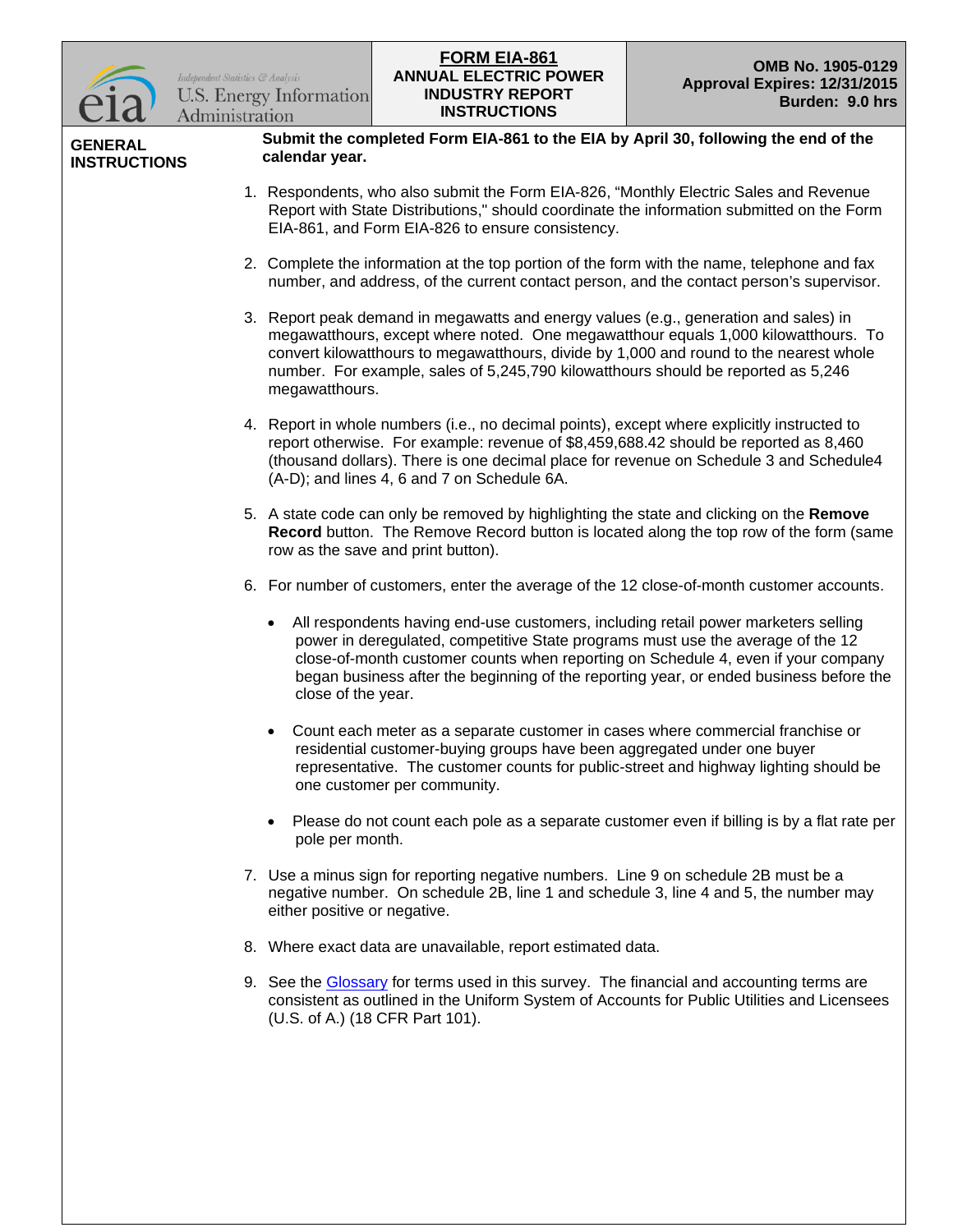

Independent Statistics & Analysis **U.S. Energy Information** Administration

## **ANNUAL ELECTRIC POWER INDUSTRY REPORT INSTRUCTIONS FORM EIA-861**<br> **COMB No. 1905-0129**

#### **ITEM-BY-ITEM INSTRUCTIONS**

## **SCHEDULE 1: IDENTIFICATION**

- 1. **Survey Contact:** Verify contact name, title, address, telephone number, fax number, and address.
- 2. **Supervisor of Contact Person for Survey:** Verify the contact's supervisor's name, title, address, telephone number, fax number and address. **Supervisor contact must be different than the survey contact.**
- 3. **Report For:** Verify all information, including entity name, entity identification number, and reporting year for which data are being reported. These fields cannot be revised online. Contact EIA if corrections are needed.

If any of the above information is incorrect, revise the incorrect entry and provide the correct information. Provide any missing information.

## **Entity and Preparer Information**

- 4. **Legal Name of Entity:** Enter the legal name of the entity for which this form is being prepared.
- 5. **Current Address of Entity's Principal Business Office:** Enter the complete address, excluding the legal name, of the entity's principal business office (i.e., headquarters, main office, etc.).
- 6. **Preparer's Legal Name:** Enter the legal name of the company, which prepares this form, if different from the **Legal Name of Entity**.
- 7. **Current Address of Preparer's Office:** Enter the address to which this form should be mailed, if different from the **Current Address of Entity's Principal Business Office**. Include an attention line, room number, building designation, etc. to facilitate the future handling and processing of the Form EIA-861.

## **SCHEDULE 2 - PART A: GENERAL INFORMATION**

1. For line 1, please check all of the Regional Entities within the North American Electric Reliability Corporation (NERC), in which your organization conducts operations.

The Regional Entities are:

| TRE  Texas Regional Entity                     |
|------------------------------------------------|
| FRCC  Florida Reliability Coordinating Council |
| MRO Midwest Reliability Organization           |
| NPCC Northeast Power Coordinating Council      |
| RFC Reliability First Corporation              |
| SERC Southeastern Electric Reliability Council |
| SPP Southwest Power Pool                       |
| WECC Western Electric Coordinating Council     |

For line 1a, select the RTO or ISO from the list:

- California ISO
- **Electric Reliability Council of Texas**
- Southwest Power Pool
- **Nidwest ISO**
- PJM Interconnection
- New York ISO
- ISO New England
- **None**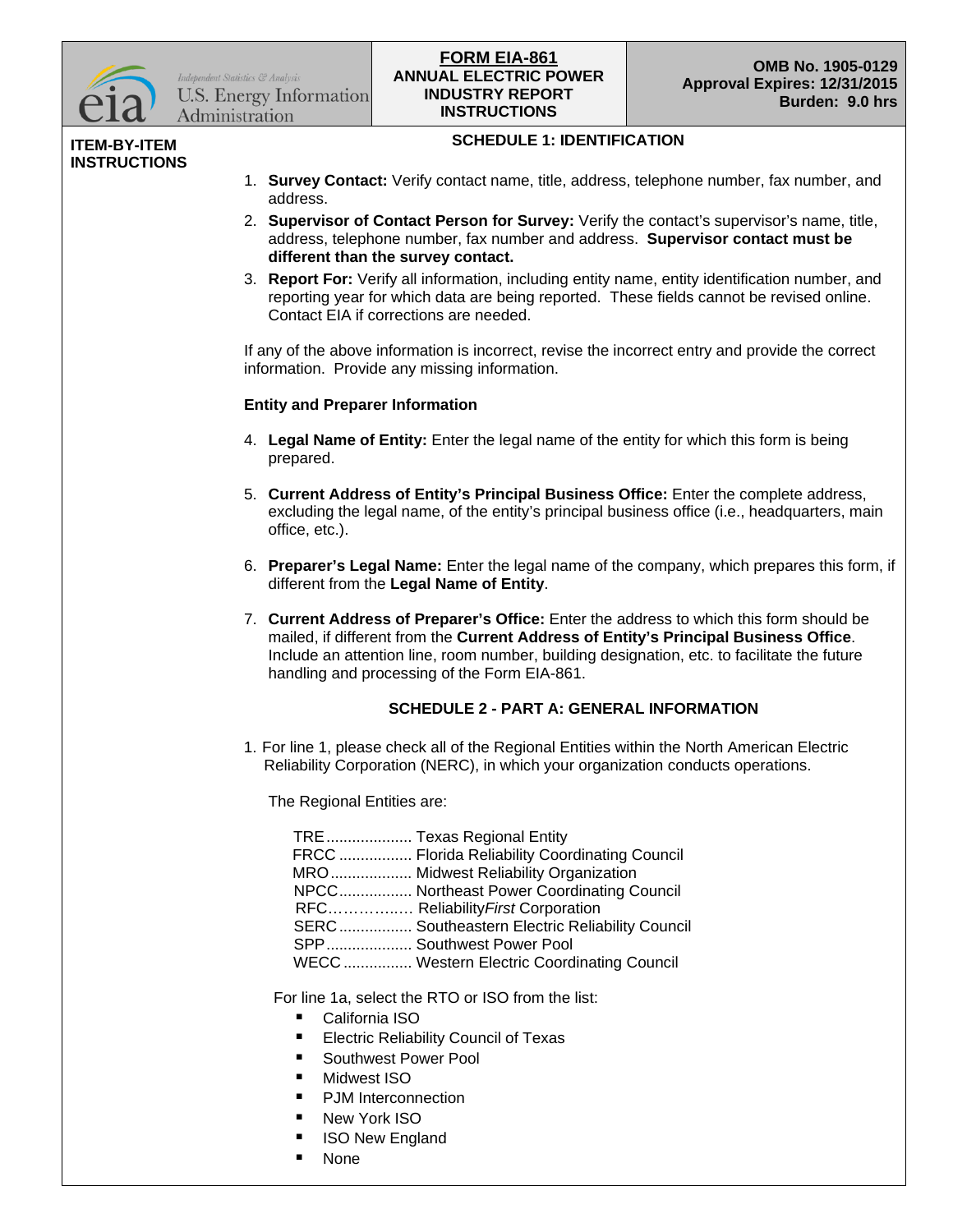

- 2. For line 3, **Balancing Authority(s)**, enter the name of the balancing authority(s) responsible for your oversight. If your balancing authority is not on the list, use "Other" and list the authority on Schedule 9 (Footnotes).
- 3. For line 4, **Operate Generating Plant(s)**, Check Yes to indicate that your organization operated a generating plant(s) during the reporting period. Otherwise, Check No.
- 4. For line 5, **Activities**, Check the appropriate activities the electric entity was engaged in during the reporting year. If your activity is not listed on line 5 please include a description on Schedule 9 (Footnotes). **You must check at least one.**

**Generation from company owned plant.** Owned power generation only.

**Transmission.** Owned or leased transmission lines.

**Buying transmission services on other electrical systems.** Types of services include borderline customers, transmission line rental, transmission capacity, transmission wheeling, and system operational services.

**Distribution using owned/leased electrical wires.** Power delivery to your own end-use customers over distribution facilities.

**Buying distribution on other electrical systems.** Types of support include customer billing, distribution system support charges for energy delivered, line maintenance, and/or equipment charges.

**Wholesale power marketing.** Wholesale transactions with other electric utilities, purchases from power producers, and transactions to export and/or import electricity to, or from, Canada or Mexico. Also includes electrical sales and purchases among Federal Energy Regulatory Commission registered power marketers and similar participation in transactions with electric utilities.

**Retail power marketing.** Provision of electrical energy to end-use customers in areas where the customer has been given the legal right to select a power supplier other than the "traditional electric utility."

**Combined services.** Provision of electricity in combination with gas, water, cable, Internet, and/or telephone for a single price.

- 5. For line 6, **Highest Hourly Electrical Peak System Demand**, electric utility companies should enter the maximum hourly summer load (for months of June through September) based on net energy for the system during the reporting year. Net energy for the system is the sum of energy an electric utility needs to satisfy their service area and includes full and partial wholesale requirements customers, and the losses experienced in delivery. The maximum hourly load is determined by the interval in which the 60-minute integrated demand is the greatest. If such data are unavailable, adjust available data to approximate a 60-minute demand interval and explain the adjustment on Schedule 9 (Footnotes). If adjustments cannot be made, furnish data as available and explain on Schedule 9, (Footnotes). For winter enter the maximum hourly winter load (for months of January through March, and the previous December) based on the net energy for the system during the reporting year. Please note: These data elements should be provided in megawatts, to the nearest tenth.
- 6. For line 7, **Alternative Fueled Vehicles**, Check Yes to indicate that your company owns/operates, or plans to own and operate, alternative fueled vehicles; otherwise Check No. If "Yes," provide the name, title, fax number, telephone number and address of a contact person. Note: For the purpose of this question, an "alternative-fueled vehicle" is either designed or manufactured by an original equipment manufacturer or is a converted vehicle designed to operate in dual-fuel, flexible-fuel, or dedicated modes on fuels other than gasoline or diesel. This does not include a conventional vehicle that is limited to operation on blended or reformulated gasoline fuels.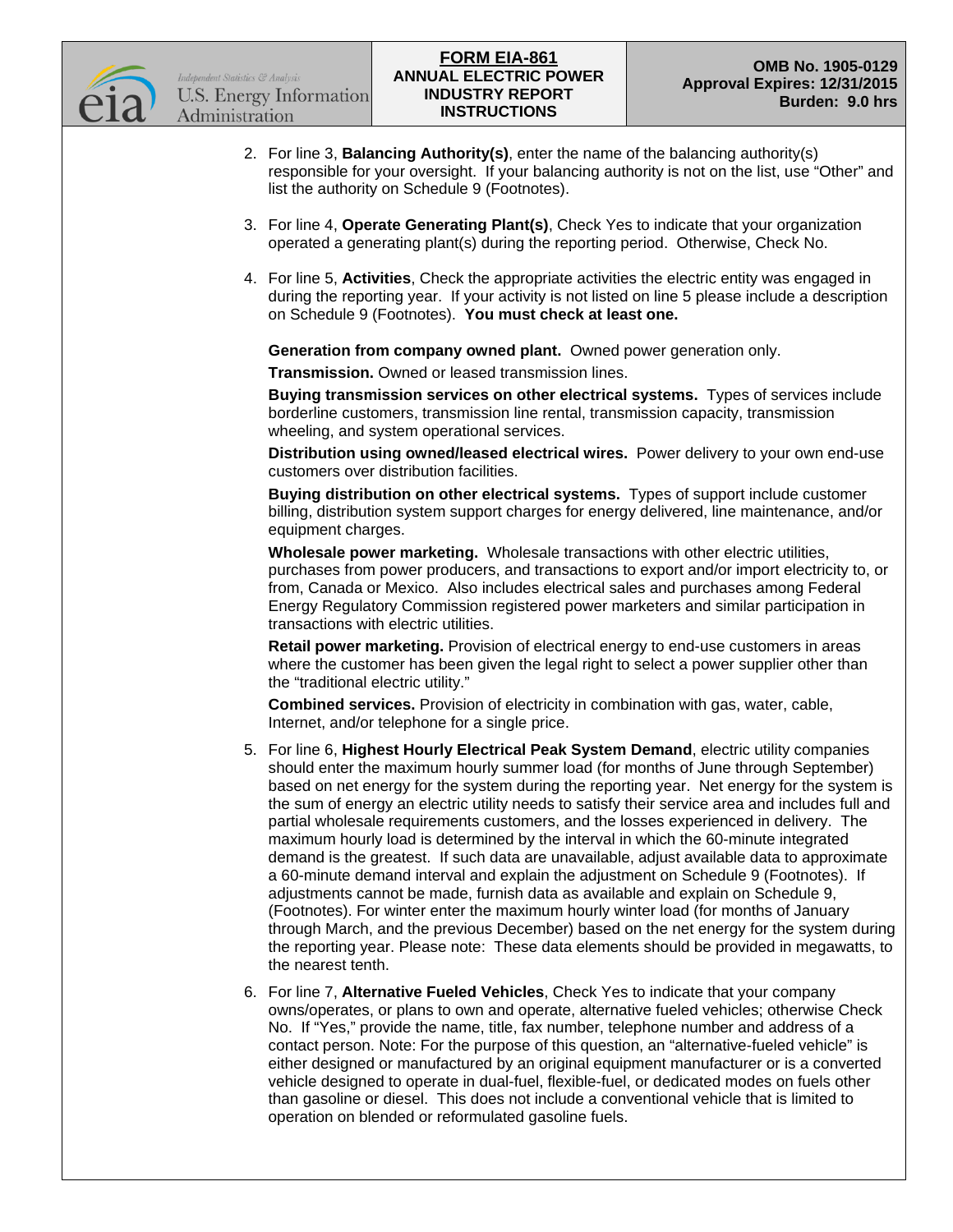

## **SCHEDULE 2 - PART B: ENERGY SOURCES AND DISPOSITION**

- 1. Enter the annual megawatthours (MWh) for all sources of electricity and disposition of electricity listed.
- 2. For line 1, **Net Generation**, enter the net generation (gross generation minus station use) from all respondent-owned plants. If a plant is jointly owned, enter only the reporting party's share of generation. Include generation used to replace system losses arising from wheeling transactions. Include net generation supplied as part of a tolling arrangement.
- 3. For line 2, **Purchases from Electricity Suppliers**, enter the total amount of energy purchased from electricity suppliers including: nonutility power producers and power marketers (reported separately in previous years), municipal departments and power agencies, cooperatives, investor-owned utilities, political subdivisions, State agencies and power pools, and marketing agencies of the United States Government and Canada; these agencies include Bonneville Power Administration (BPA), Southeastern Power Administration (SEPA), Southwestern Power Administration (SWPA), Western Area Power Administration (WAPA), Tennessee Valley Authority (TVA), United States Army Corps of Engineers, the United States Bureau of Reclamation, United States Bureau of Indian Affairs, International Boundary and Water Commission, Hydro-Quebec, etc. This entry includes requirements power, firm power and all other nonfirm service. Note: Please identify on Schedule 9 (Footnotes), the portion of purchased power obtained through tolling arrangements, and any international purchases.
- 4. For line 3, **Exchanges Received (In)**, enter the amount of exchange energy received. Do not include power received through tolling arrangements.
- 5. For line 4, **Exchanges Delivered (Out)**, enter the amount of exchange energy delivered. Do not include power delivered as part of a tolling arrangement.
- 6. For line 5, **Exchanges (Net)**, enter the net amount of energy exchanged. Net exchange is the difference between the amount of exchange received and the amount of exchange delivered (lines 3-4). This entry should not include wholesale energy purchased from or sold to regulated companies or unregulated companies for other systems.
- 7. For line 6, **Wheeled Received (In)**, enter the total amount of energy entering your system from other systems for transmission through your system (wheeling) for delivery to other systems. Do not report as Wheeled Received, energy purchased or exchanged for consumption within your system, which was wheeled to you by others.
- 8. For line 7, **Wheeled Delivered (Out)**, enter the total amount of energy leaving your system that was transmitted through your system for delivery to other systems. If Wheeling Delivered is not precisely known, please estimate based on your system's known percentage of losses for wheeling transactions.
- 9. For line 8, **Wheeled (Net)**, enter the difference between the amount of energy entering your system for transmission through your system and the amount of energy leaving your system (line 6 minus line 7). Wheeled net represents the energy losses on your system associated with the wheeling of energy for other systems.
- 10.For line 9, **Transmission by Others, Losses**, enter the amount of energy losses associated with the wheeling of electricity provided to your system by other utilities. Transmission by Others Losses should always be expressed as a negative value.
- 11.For line 11**, Sales to Ultimate Customers**, enter the amount of electricity sold to customers purchasing electricity for their own use and not for resale. This entry should correspond to the revenue from sales to ultimate customers reported on Schedule 3, line 1, and should be equal to the total megawatthours reported on Schedule 4, Parts A, B and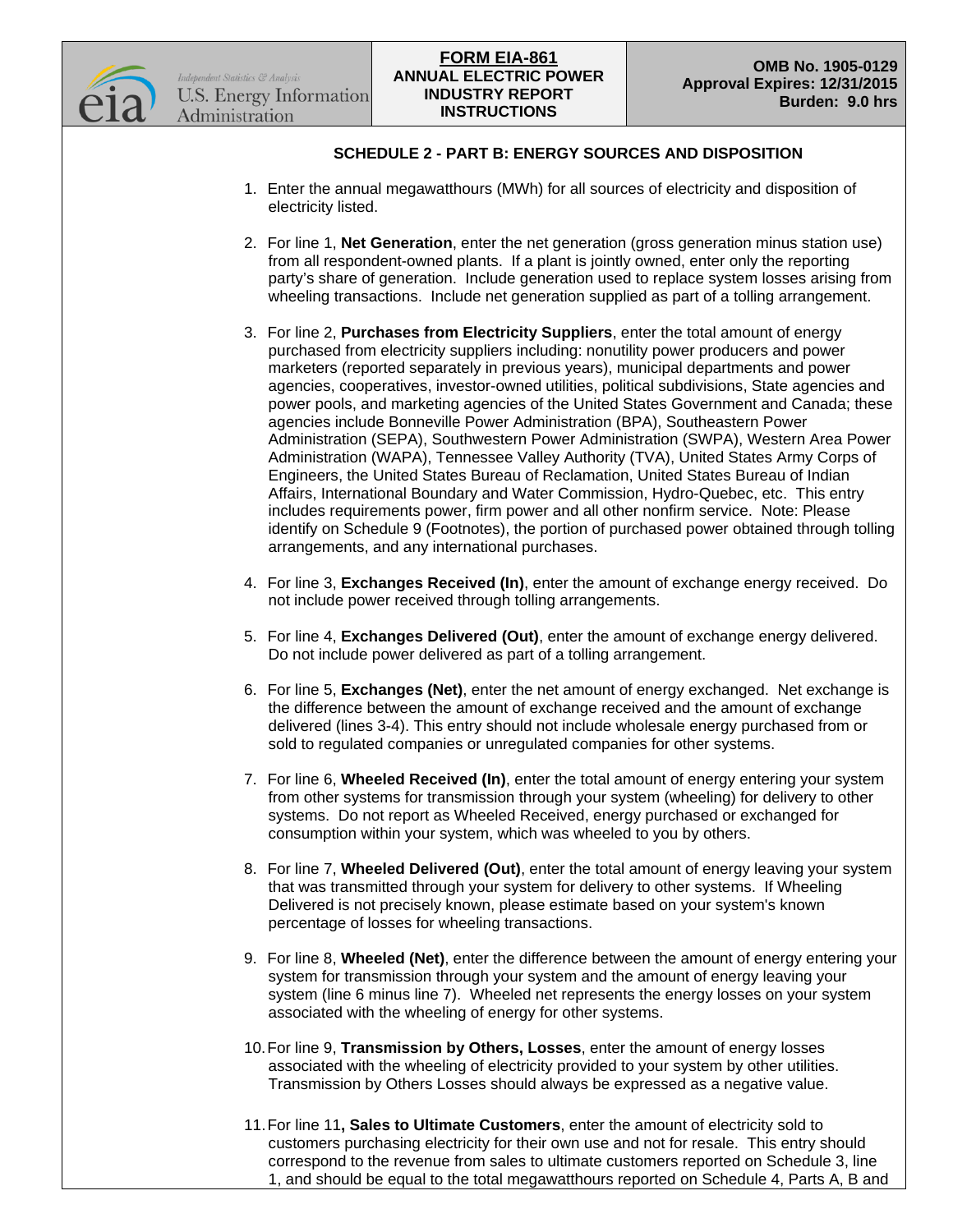



D, when summed for all reported States.

- 12.For line 12, **Sales for Resale**, enter the amount of electricity sold for resale purposes. This entry should include sales for resale to power marketers (reported separately in previous years), full and partial requirements customers, firm power customers and nonfirm customers. This entry should also correspond to the revenue from sales for resale reported in Schedule 3, line 3. Note: Please identify on Schedule 9 (Footnotes), the portion of sales for resale power sold through tolling arrangements, and any international sales.
- 13.For line 13, **Energy Furnished Without Charge**, enter the amount of electricity furnished by the electric utility without charge, such as to a municipality under a franchise agreement or for street and highway lighting. This entry does not include data entered in line 14.
- 14.For line 14, **Energy Consumed by Respondent Without Charge**, enter the amount of electricity used by the electric utility in its electric and other departments without charge. This entry does not include data entered in line 13.
- 15.For line 15, **Total Energy Losses**, enter the total amount of electricity lost from transmission, distribution, and/or unaccounted for. This is the difference between line 10, "**Total Sources**," and the sum of lines 11, 12, 13, and 14. Total Energy Losses should always be expressed as a positive value.

## **SCHEDULE 2 - PART C: GREEN PRICING**

• **Revenue should no longer include the base cost of electricity. It should now include only the premium paid by the retail customer.**

**Green Pricing** programs are voluntary retail programs only. Do not include mandatory wholesale purchases of RECs to meet state Renewable Portfolio Standards

**Green Pricing** programs allow electricity customers the opportunity to purchase electricity generated from renewable resources and to pay for renewable energy development. Renewable resources include solar, wind, geothermal, hydroelectric power, and wood. Revenue should only include premium revenue from the green pricing program.

Line1: Report the Total Green Pricing Revenue for customers in each customer class. Revenue should be reported in thousands of dollars to the nearest tenth (for example, \$1,299 would be reported as 1.299 thousand dollars). Revenue should only include money derived from premium green pricing rate of your program. Below are two of the most common ways to calculate Total Green Pricing Revenue:

## **Assumption: 1,000 kWh (or 1 MWh) of Green electricity sales**

- a) An entity sells Green Energy in blocks of \$2.50 per 100 kWh-block:
	- Total cost = (\$2.50/100kWh-block) x (1000 kWh)
		- $=$  (\$0.025) X (1000 kWh)

## $=$  \$25.00

- **OR**
- b) A Utility which sells Green Energy for a premium of \$0.05 per kWh: Total cost = (\$0.05/kWh) X (1,000kWh)

$$
= $50.00
$$

 Line 2: Report the Total Green Pricing Sales, the total amount of megawatthours purchased by customers for each green pricing customer class (for example, 1,299 kWh would be reported as 1.299 MWh).

Line 3: Report the Total Green Pricing Customers, the number of customers who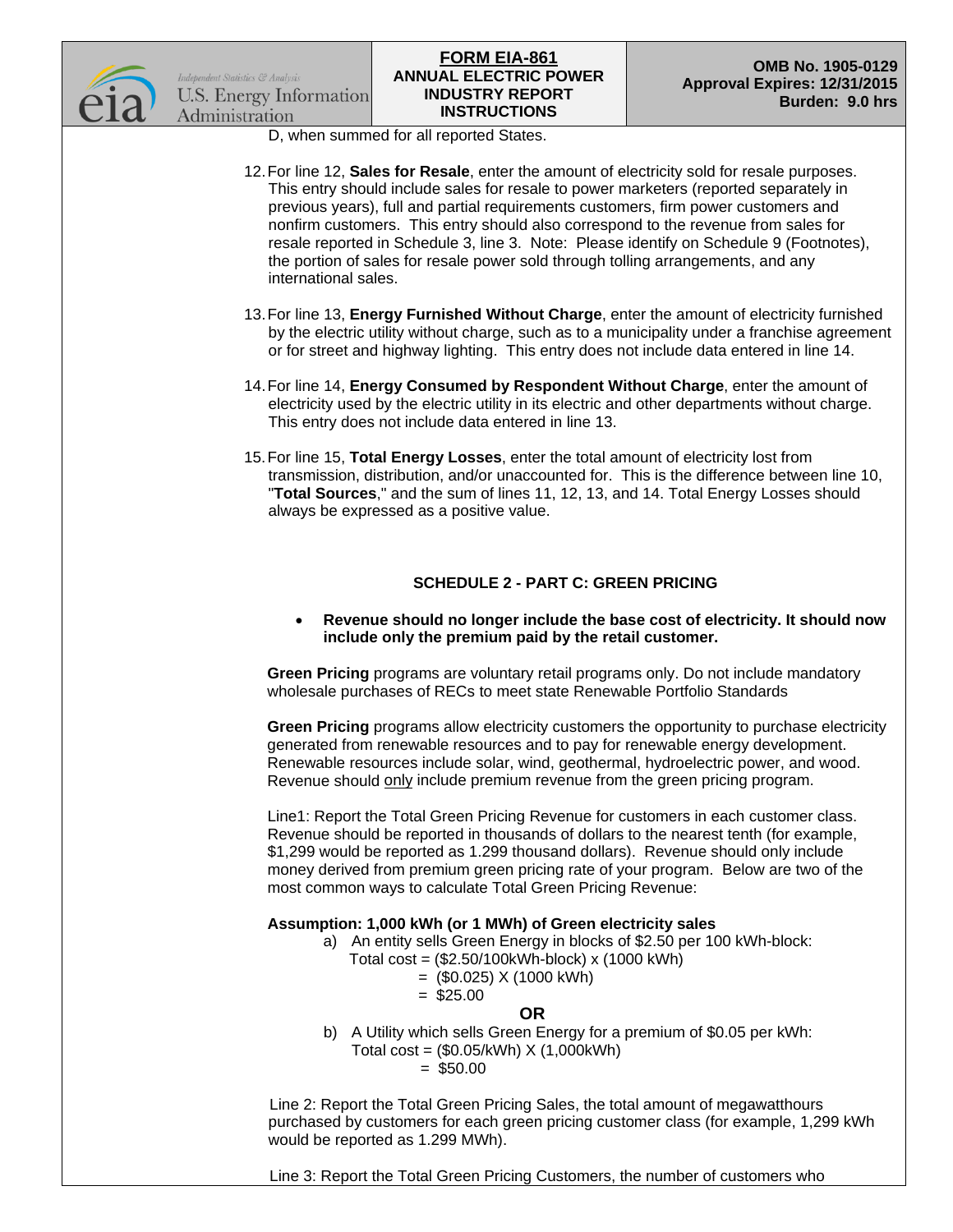

purchased green power for each customer class. The sales volumes and the number of customers should not exceed the values reported in Schedule 4, Parts A, B, or D.

**The Total for each customer class will automatically sum for the electronic online efile system.** 

## **SCHEDULE 2 - PART D: NET METERING**

**Net Metering** tariff arrangements permit a facility, typically generating electricity from a renewable resource, (using a meter that reads inflows and outflows of electricity) to sell any excess power it generates over its load requirement back to the electrical grid, typically at a rate equivalent to the retail price of electricity.

For net metering applications of 2 MW nameplate capacity or less, report the installed net metering capacity by State, customer class and technology. Report net metering data by sector and technology type for each state. Capacity should be reported in MW as AC load capable. Example: 8 kW should be 0.008 MW. Capacities should not exceed limits set up by each state. Please provide this capacity in MW, to the nearest 0.001 MW by technology. Do not report for net metering applications larger than 2 MW.

Report the number of net metering customers by customer class. They should not exceed the values in Schedule 4 Parts A and C. If you are unable to utilize the e-file system which creates the totals automatically; then provide the Totals for net metering megawatt hours, installed net metering capacity and customers by State, customer class and technology. Complete all lines for Schedule 2, Part D; if the data is available, enter the amount of electric energy sold back to the utility **(MWh)**

## **SCHEDULE 3: ELECTRIC OPERATING REVENUE**

- 1. All electric operating revenue data should be rounded to the nearest tenth and reported in thousand dollars (for example, revenue of \$8,461,688.42 should be reported as 8,461.7 (thousand dollars).
- 2. For line 1, **Electric Operating Revenue from Sales to Ultimate Customers**, enter the amount of revenue from sales of electricity to those customers purchasing electricity for their own use and not for resale. Revenue reported on Schedule 4, Part C, for delivery service (and all other charges) should **not** be reported on Schedule 3, line 1, but should be reported in Schedule 3, line 2, **Revenue from Unbundled (Delivery) Customers**. This entry is gross revenue and includes the revenue from State and local income taxes, energy or demand charges, customer service charges, environmental surcharges, franchise fees, fuel adjustments and other miscellaneous charges applied to end-use customers during normal billing operations. This entry should not include deferred charges, credits, or other adjustments, such as fuel or revenue from purchased power, from previous reporting periods which are included in Schedule 3, line 4, **Electric Credits/ Other Adjustments**. This entry should correspond to electricity sales reported in Schedule 2, Part B, line 11. (This entry should also be the same total revenue reported on Schedule 4, column e, Parts A and B, when summed for all reported States). This entry should include all unbilled revenue resulting from power sold during the reporting period.
- 3. For line 2, **Revenue from Unbundled (Delivery) Customers**, enter the amount of revenue from unbundled customers who purchase their electricity from a supplier other than the electric utility that distributes power to their premises. This electric operating revenue does not include the charges for electric energy but does include the revenue required to cover power delivery.
- 4. For line 3, **Electric Operating Revenue from Sales for Resale**, enter the amount of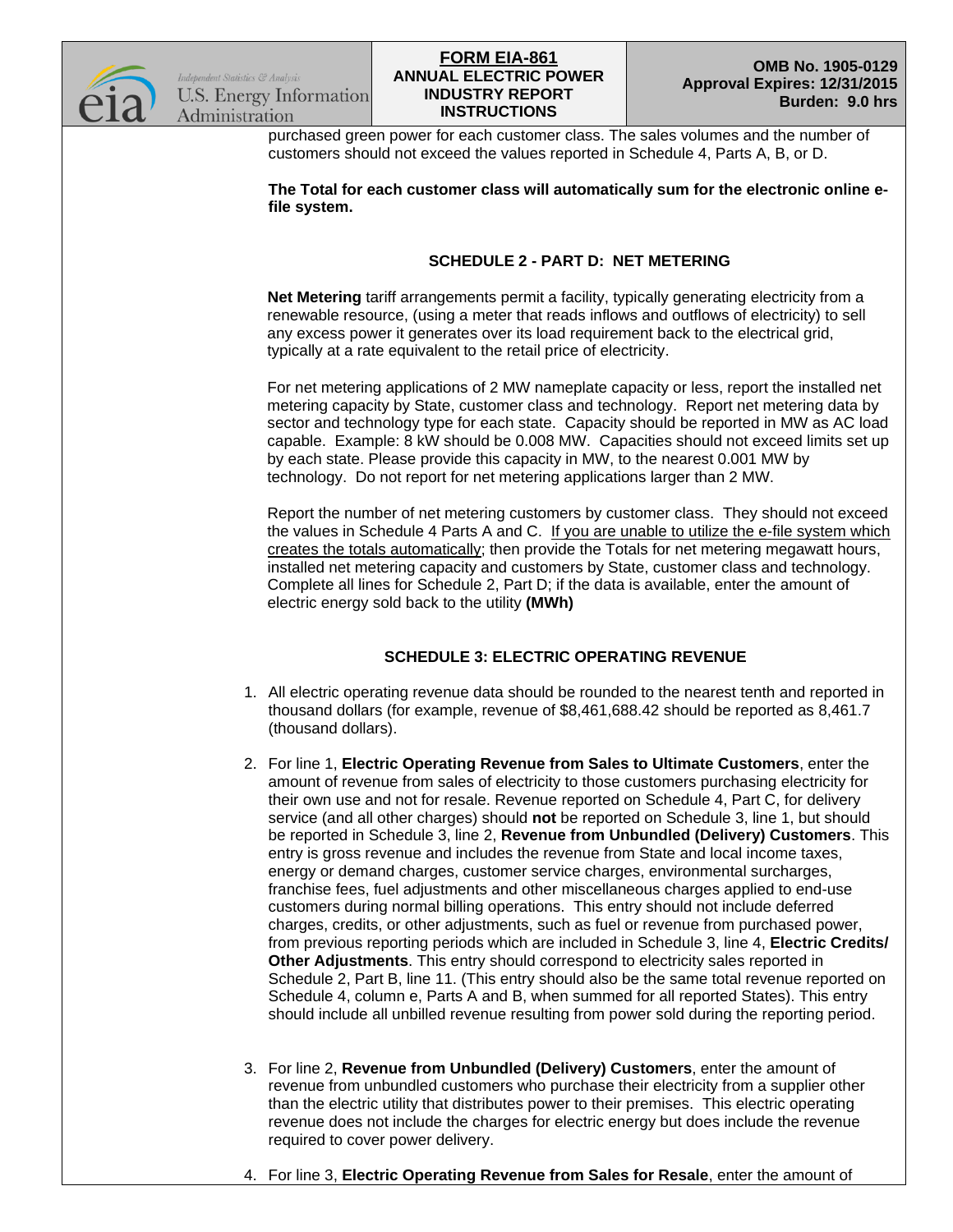

## **ANNUAL ELECTRIC POWER INDUSTRY REPORT INSTRUCTIONS FORM EIA-861**<br> **COMB No. 1905-0129**

revenue from sales of electricity sold for resale purposes. This entry should include revenue from sales for resale to wholesale or retail power marketers, full and partial requirements customers (firm) and to nonrequirements (nonfirm) customers. This entry should also correspond to the sales for resale reported in Schedule 2, Part B, line 12.

- 5. For line 4, **Electric Credits/Other Adjustments**, enter the amount of deferred revenue, which corresponds to Account 449.1 of the Uniform System of Accounts including revenue not applied to end-use or resale customers during the normal billing cycle. Funds included in this entry consist of refunds to customers resulting from rate commission rulings delayed beyond the reporting year in which the funds were originally collected. Also, include revenue distributions to customers from rate stabilization funds where the distribution occurred during the current reporting year but the funds were collected during previous reporting years.
- 6. For line 5, **Revenue from Transmission,** enter the amount of revenue derived from the transmission of electricity for others (wheeling).
- 7. For line 6, **Other Electric Operating Revenue**, enter the amount of revenue received from electric activities other than selling electricity. This may include revenue from selling or servicing electric appliances, revenue from the sale of water and water power for irrigation, domestic, industrial or hydroelectric operations, revenue from electric plants leased to others, revenue from the sale of steam, but not including sales made by a steam heating department or transfers of steam under joint facility operations, revenue from interdepartmental rents or sale of electric property, revenue from late fees, penalties or reconnections, and revenue from interest.

## **SCHEDULE 4: Sector Groupings**

The table below should be used as a guide for the classification of your end-use customers; pay close attention to how your consumers should be organized based on our four Sectors: Residential, Commercial, Industrial, and Transportation. **Please note that data for the Transportation Sector (see definitions) has replaced the "Other" Sector on all parts of Schedule 4.** Non-Transportation customers previously reported under "Other," including street and highway lighting, should now be included in the Commercial Sector. Irrigation customers should be reported in the Industrial Sector.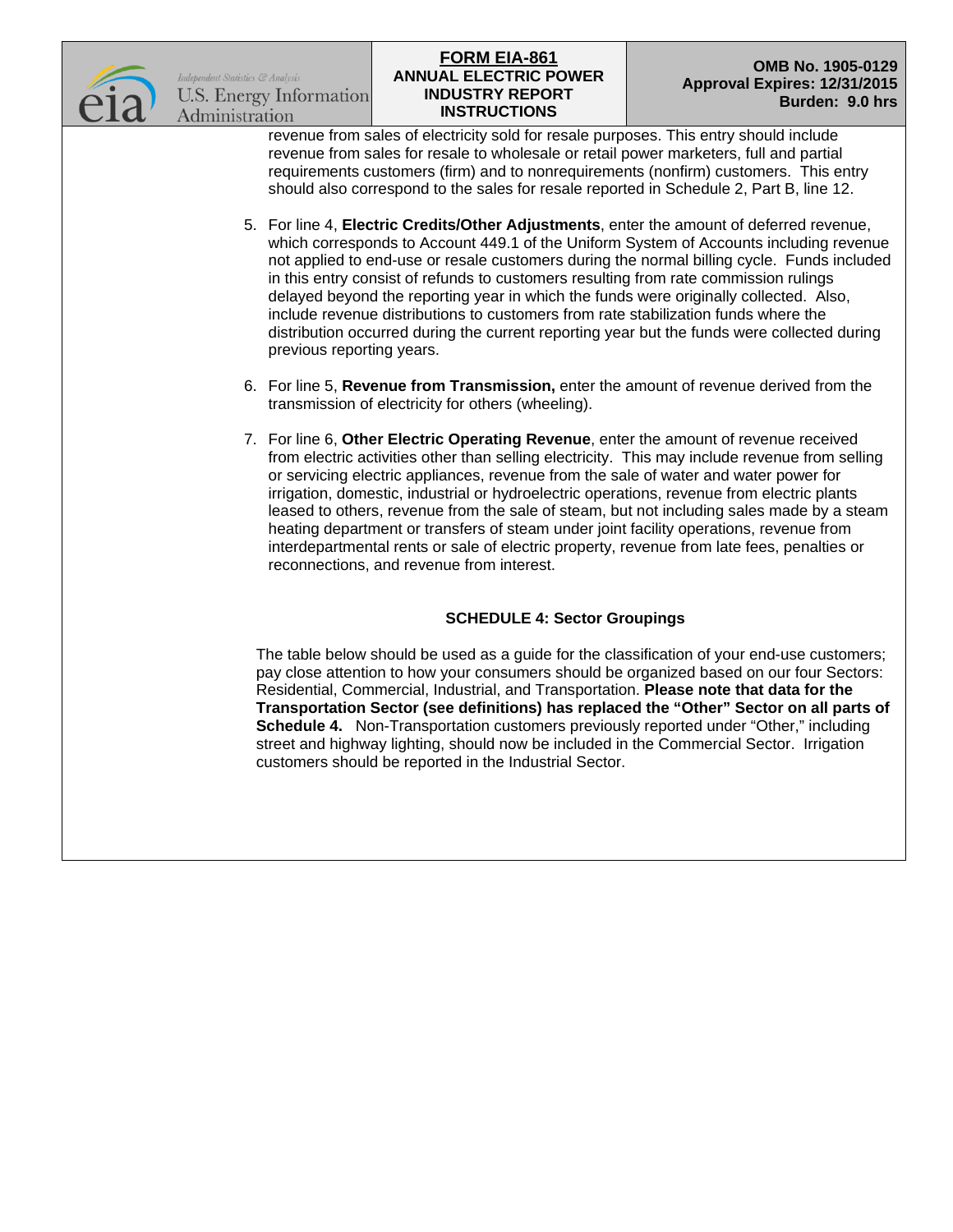| Independent Statistics & Analysis<br>Administration | U.S. Energy Information                                                                                                                                      | <b>FORM EIA-861</b><br><b>ANNUAL ELECTRIC POWER</b><br><b>INDUSTRY REPORT</b><br><b>INSTRUCTIONS</b> |                                                              | OMB No. 1905-0129<br>Approval Expires: 12/31/2015<br>Burden: 9.0 hrs                                                                                                                                                                                                                                                                                                                                                                                                                                |  |
|-----------------------------------------------------|--------------------------------------------------------------------------------------------------------------------------------------------------------------|------------------------------------------------------------------------------------------------------|--------------------------------------------------------------|-----------------------------------------------------------------------------------------------------------------------------------------------------------------------------------------------------------------------------------------------------------------------------------------------------------------------------------------------------------------------------------------------------------------------------------------------------------------------------------------------------|--|
|                                                     | energy is consumed primarily for:<br>space heating,<br>water heating,<br>air conditioning,<br>lighting,<br>refrigeration,<br>cooking, and<br>clothes drying. | The residential sector includes private<br>households and apartment buildings where                  | such as:<br>$\bullet$<br>$\bullet$<br>$\bullet$<br>$\bullet$ | The commercial sector includes<br>nonmanufacturing business establishments<br>hotels,<br>motels,<br>restaurants,<br>wholesale businesses,<br>retail stores, and<br>health, social, and educational<br>institutions.<br>public street and highway lighting,<br>municipalities,<br>divisions or agencies of State and<br>Federal Governments under special<br>contracts or agreements, and other<br>utility departments, as defined by the<br>pertinent regulatory agency and/or<br>electric utility. |  |
|                                                     | The industrial sector includes:<br>manufacturing,<br>construction,<br>$\bullet$<br>mining,<br>fishing, and                                                   | agriculture (irrigation),<br>forestry establishments.                                                |                                                              | The transportation sector includes:<br>railroads and railways (the fuel<br>source of propulsion must be like a<br>metro system which only exists in<br>large cities costing millions of<br>dollars)                                                                                                                                                                                                                                                                                                 |  |

#### **SCHEDULE 4 - PART A: SALES TO ULTIMATE CUSTOMERS - FULL SERVICE ENERGY AND DELIVERY SERVICE (BUNDLED)**

Enter the reporting year revenue (thousand dollars, to the nearest tenth), megawatthours, and number of customers for sales of electricity to ultimate customers by State and customer class category for whom your company provides both energy and delivery service. Power marketers providing both energy and delivery service should report on Part D. Note: For sales to customer groups using brokers or aggregators, continue to count each customer separately. For instance, count a group of franchised commercial establishments aggregated through a single broker as separate customers (as reported in prior years). Enter the 2-letter U.S. Postal Service abbreviation for the State in which the electric sales occurred.

## **SCHEDULE 4 - PART B: SALES TO ULTIMATE CUSTOMERS - ENERGY ONLY SERVICE (WITHOUT DELIVERY SERVICE)**

Enter the reporting year revenue (thousand dollars, to the nearest tenth), megawatthours, and number of customers for sales of electricity to ultimate customers by State and customer class category for which your company provides only the energy consumed, where another electric utility provides delivery services, including, for example, billing, administrative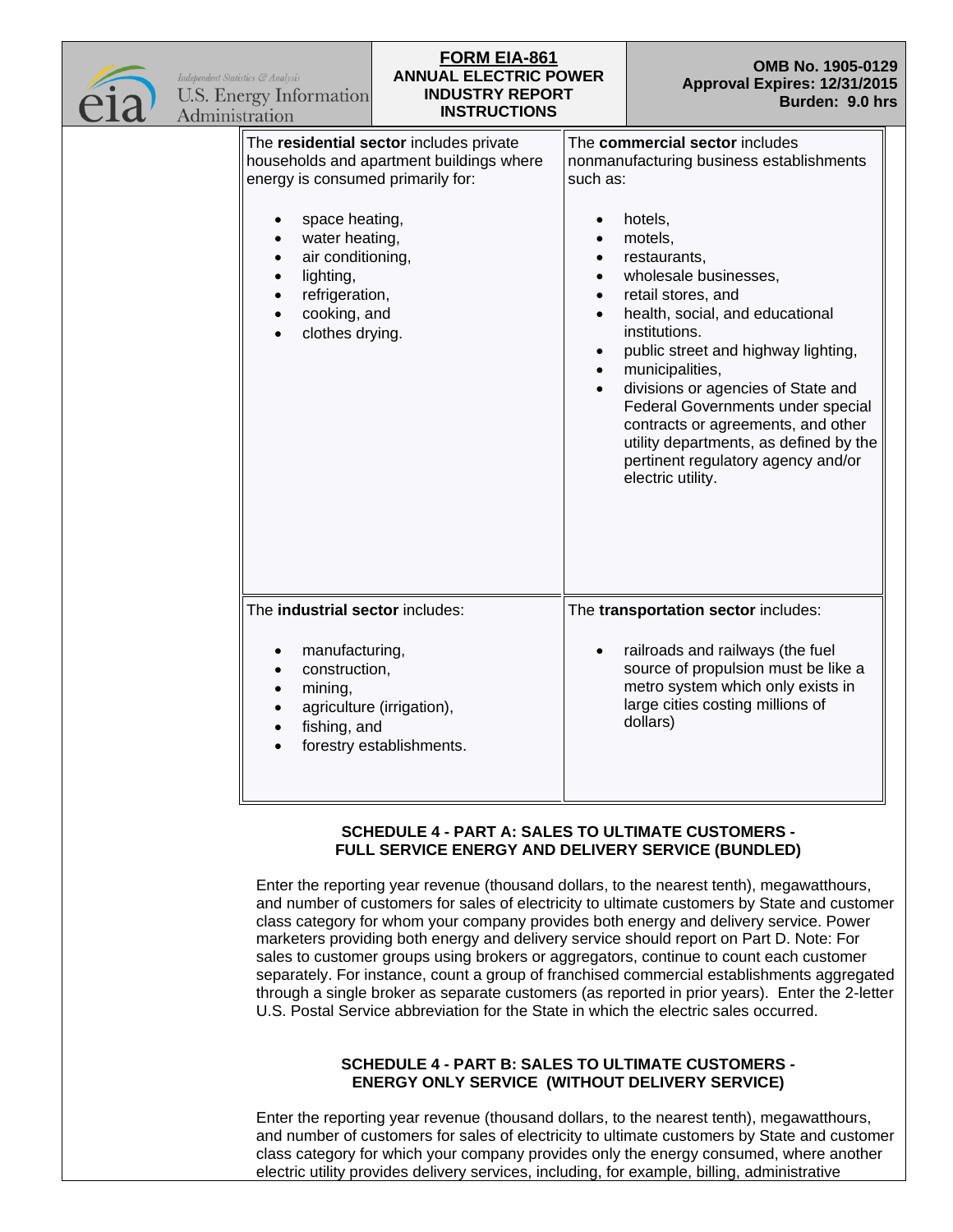

support, and line maintenance.

## **SCHEDULE 4 - PART C: SALES TO ULTIMATE CUSTOMERS - DELIVERY ONLY SERVICE (AND ALL OTHER CHARGES)**

Enter the reporting year revenue (thousand dollars, to the nearest tenth), megawatthours delivered, and number of customers for sales of electricity to ultimate customers in your service territory by State and customer class category for which your company provides only billing and related energy delivery services, where another company supplies the energy.

#### **SCHEDULE 4 - PART D: SALES TO ULTIMATE CUSTOMERS – BUNDLED SERVICE BY RETAIL ENERGY PROVIDERS, OR ANY POWER MARKETER THAT PROVIDES "BUNDLED SERVICE"**

Note: typically, the only entities that report on Schedule D are Texas Retail Energy Providers. Any other entity that believes it should report on Schedule D should first contact EIA.

Enter the reporting period revenue (thousand dollars, to the nearest tenth), megawatthours, and number of customers for sales of electricity to ultimate customers by State and customer class category for whom your company provided both energy and delivery service. For public street and highway lighting, count all poles in a community as one customer. Note: For sales to customer groups using brokers or aggregators, continue to count each customer separately. For instance, count a group of franchised commercial establishments aggregated through a single broker as separate customers (as reported in prior years). Enter the twoletter U.S. Postal Service abbreviation (if not preprinted) for the State in which the electric sales occur. (Note: Texas Retail Energy Providers (REPs) should include delivery revenues.)

## **Common Instructions: SCHEDULE 4. PARTS A, B, C, AND D**

- 1. For column a, **Residential,** enter the revenue, megawatthours, and number of customers for electric energy supplied for residential (household) purposes. For the residential class, do not duplicate the customer accounts due to multiple metering for special services (e.g., water heating, etc.).
- 2. For column b, **Commercial**, enter the revenue, megawatthours, and number of customers for electric energy supplied for commercial purposes.
- 3. For column c, **Industrial**, enter the revenue, megawatthours, and number of customers for electric energy supplied for industrial purposes.
- 4. For column d, **Transportation**, enter the revenue, megawatthours, and number of customers for electric energy supplied for transportation purposes.

## **SCHEDULE 5: MERGERS AND/OR ACQUISITIONS**

If a merger or acquisition has occurred during the reporting period, report those newlyacquired corporate entities whose operations are now included in this report.

## **SCHEDULE 6: DEMAND-SIDE MANAGEMENT INFORMATION**

Demand-side management (DSM) programs are designed to modify patterns of electricity usage, including the timing and level of electricity demand. SCHEDULE 6 is divided into four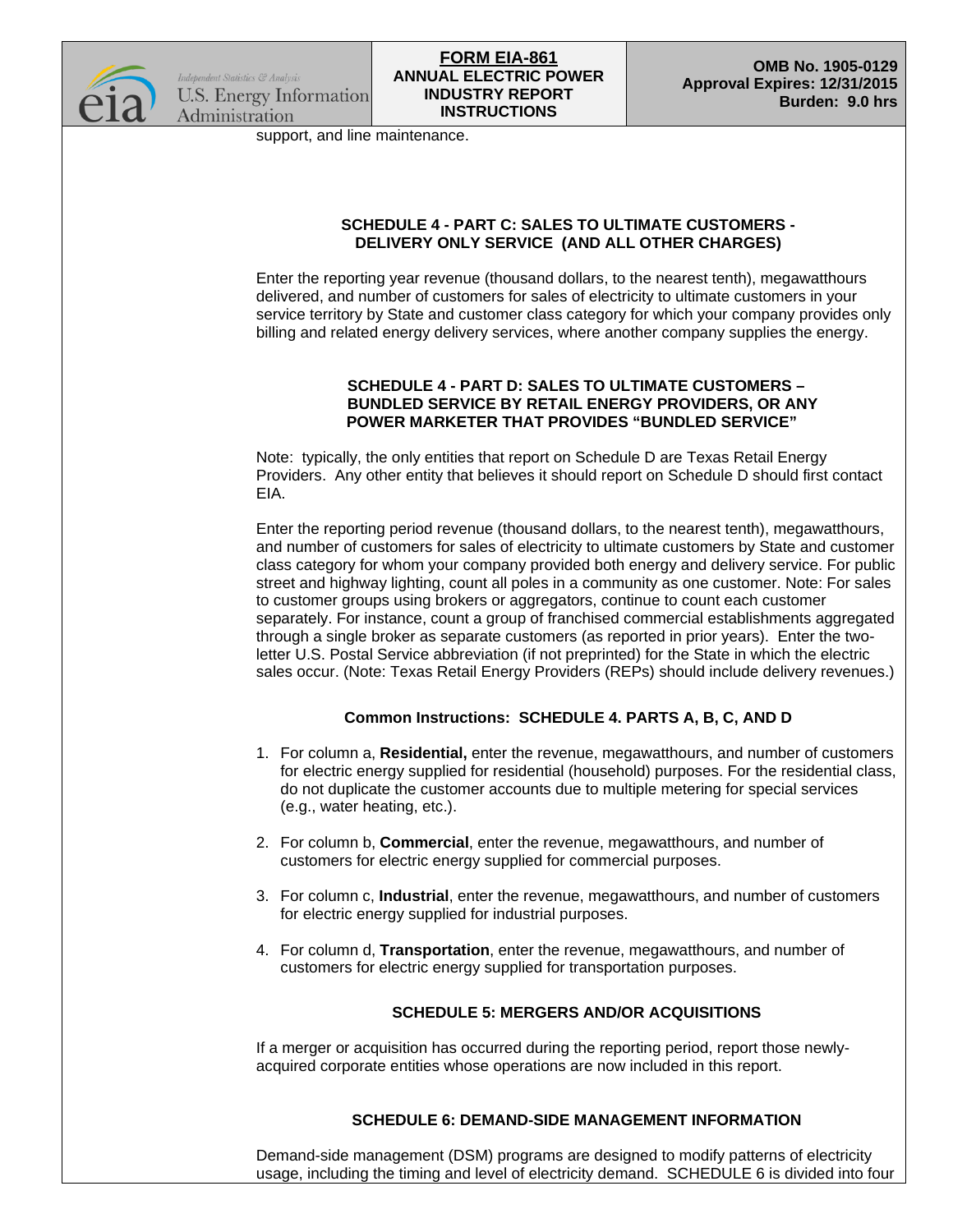

*Indebendent Statistics & Analysis* **U.S. Energy Information** Administration

## **ANNUAL ELECTRIC POWER INDUSTRY REPORT INSTRUCTIONS FORM EIA-861**<br> **COMB No. 1905-0129**

parts: Part A, **Actual Effects,** Part B, **Annual Costs,** Part C, **Supplemental Information**  and Part D, **Advanced Metering.** SCHEDULE 6 is to be completed by DSM program managers (entities responsible for conducting or administering a DSM program). In previous years, companies with sales to ultimate customers **or** sales for resale which were less than 150,000 megawatthours were required to complete only the **INCREMENTAL EFFECTS** portion of Part A and annual cost to achieve in Part B, line 13, **Total Cost. For this reporting year and forward, all companies including those non-utility DSM Program Managers are required to complete the entire schedule.** 

The DSM information provided **should**:

1) reflect only activities that are undertaken specifically in response to companyadministered programs, including activities implemented by third parties under contract to the company;

2) account for the complete range of DSM programs, including energy efficiency and load management; and

3) represent the energy and load effects at the customer meter (i.e., transmission and distribution or reserve requirement savings should be excluded).

The DSM information **should exclude**, to the extent possible, energy and load effects that are not attributable to DSM program activities. Non-program related effects include changes in energy and load attributable to:

1) non-participants (e.g., customers known as free-riders, who would adopt programrecommended actions even without the program);

2) government-mandated energy-efficiency standards that legislate improvements in building and appliance energy usage;

3) natural operations of the marketplace (e.g., reductions in customer energy usage due to higher prices); and

4) weather and business-cycle fluctuations.

Power supply cooperatives, municipal joint action agencies, and Federal Power Marketing Administrations should coordinate the reporting of DSM information with their power purchasing utilities to avoid double counting the effects and costs of DSM programs. Utilities that have their DSM activities reported on Schedule 6 of another company should name that company in the space provided on line 2 of the schedule and proceed to Schedule 6, Part D.

## **SCHEDULE 6 - PART A: ACTUAL EFFECTS**

This part of the Schedule collects information on the energy and load effects of DSM programs implemented, and measures installed, for each program category by major customer sector within a State. It is divided into two subparts, **Incremental Effects** and **Annual Effects**.

**Incremental Effects:** are those changes in energy use (measured in megawatthours) and peak load (measured in megawatts) caused in the current reporting year by new participants in DSM programs that already existed in the previous reporting year, and all participants in your new DSM programs that existed for the first time in the current reporting year. Reported Incremental Effects should be annualized.

Please leave blanks, not zeros, if the questions do not apply. For example, if your company operates industrial programs but does not expect any incremental effects in the current reporting year, the field would have a value of zero. However, if your company does not operate any industrial programs, then the field should be left blank.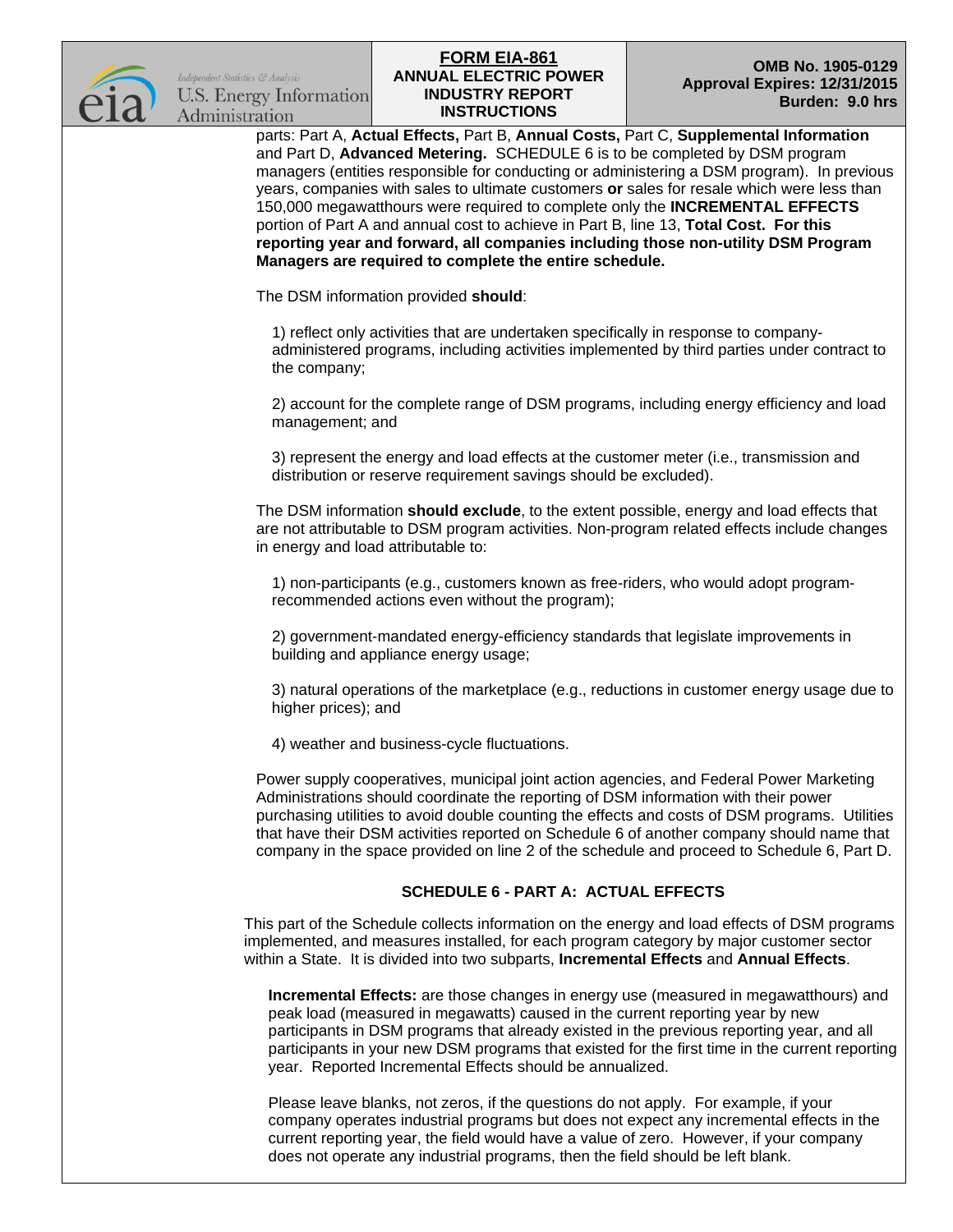

Indebendent Statistics & Analysis **U.S. Energy Information** Administration

#### **ANNUAL ELECTRIC POWER INDUSTRY REPORT INSTRUCTIONS FORM EIA-861 OMB No. 1905-0129**

# **Approval Expires: 12/31/2015 Burden: 9.0 hrs**

**Annual Effects:** The total changes in energy use (measured in megawatthours) and peak load (measured in megawatts) caused in the current reporting year by all participants in all of your DSM programs. This includes new and existing participants in existing programs (those implemented prior to the current reporting year that were in place during prior reporting year), all participants in new programs (those implemented during current reporting year), and participants in programs terminated since 1992 (those effects continue even though the programs have been discontinued). DSM programs have a useful life, and the net effects of these programs will diminish over time. To the extent possible, the Annual Effects should consider the useful life of efficiency and load control measures by accounting for building demolition, equipment degradation, and program attrition. The effects of new participants in existing programs and all participants in new programs should be based on their start-up dates (i.e., if participants enter a program in July, only the effects from July to December are to be reported). If start-up dates are unknown and cannot be reasonably estimated, the effects can be annualized (i.e., assume the participants were initiated into the program on January 1). **Please note that Annual Effects are not a summation of 12 monthly peaks, but are the total DSM program effects of all programs and all participants for the current reporting year.**

For both sections of Part A – "Annualized Incremental Effects" and "Actual Annual Effects" enter the aggregate Energy Effects (megawatthours, to one decimal point, if possible) and Actual Peak Reduction (megawatts to one decimal point, if possible) attributable to Energy Efficiency and Load Management programs under the appropriate customer sector (Residential, Commercial, Industrial, and Transportation). For Load Management on Line 5 enter the Energy Effects: on Line 6 (Potential Peak Reduction) and Line 7 (Actual Peak Reduction, enter the amount attributable to each customer sector (megawatts to one decimal point, if possible).

Please leave blanks, not zeros, if the questions do not apply. For example, your company operates industrial programs but does not expect any incremental effects in the current reporting year, the field would have a value of zero. However, if your company does not operate any industrial programs, then the field should be left blank.

## **SCHEDULE 6 - PART B: ANNUAL COSTS**

This part of the schedule collects information on actual DSM program costs in the current reporting year. Program costs consist of the cash expenditures, reported in thousands of dollars, incurred by the company. Costs should reflect the total cash expenditures for the year, reported in thousands of dollars that flow out to support DSM programs. They should be reported in the year they are incurred, regardless of when the actual effects occurred. For example, the cash expenditures to purchase 1,000 load control devices for installation in customers' homes could be incurred a year in advance of the actual load savings that result from operation of the devices.

**Annual Costs**: For each State enter for each sector your actual Direct Costs, Incentive Payments, and Indirect Costs, incurred in the current reporting year. Direct Costs are those costs that are directly attributable to a particular DSM program (e.g., Energy Efficiency or Load Management).

Incentives are the total financial value provided to a customer for program participation, whether cash payment, in-kind services (e.g. design work), or other benefits directly provided customer for their program participation.

Indirect Costs may include other costs that have not been included in any program category, but could be meaningfully identified with operating the company's DSM programs (e.g., Administrative, Marketing, Monitoring & Evaluation, Company-Earned Incentives, Other).

**Report Energy Efficiency and Load Management Costs separately. The Total Cost row, line 13 and the Total column (e) will be summed automatically for respondents that file electronically through the e-file system.** Provide the actual costs breakdown in thousand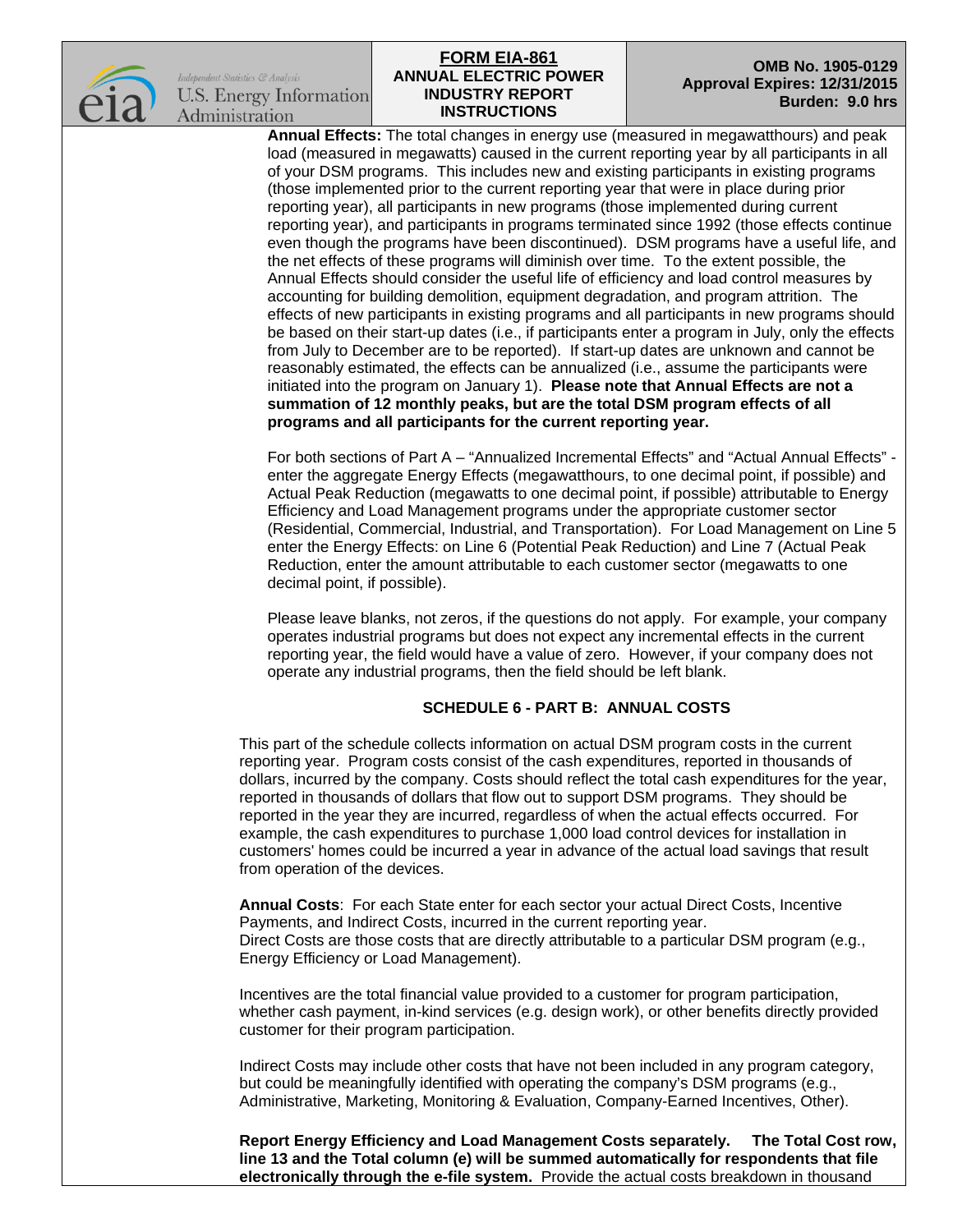

dollars.

## **SCHEDULE 6 - PART C: SUPPLEMENTAL INFORMATION**

- 1. Please indicate, by checking "Yes" or "No" on line 14, whether DSM program changes, tracking procedures, evaluations, or reporting methods have affected the data reported on this schedule (since 1992).
- 2. Please indicate, by checking "Yes" or "No" on line 15, whether your company currently operates any incentive-based demand response programs, i.e., direct load control, interruptible programs, demand bidding/buyback, emergency demand response, capacity market programs, and ancillary service market programs. If the answer is "Yes," enter the number of participating customers, by state and class, on line 16.
- 3. Please indicate, by checking "Yes" or "No" on line 17, whether your company currently operates any time-based rate programs, e.g., real-time pricing, critical peak pricing, variable peak pricing and time-of-use rates administered through a tariff. If the answer is "Yes," enter the number of participating customers, by state and class, on line 18.

## **SCHEDULE 6 - PART D: ADVANCED METERING**

#### **This schedule should only include customers from Schedule 4 Part A or Part C.**

**Standard (Electric) Meters** are electromechanical or solid state meters measuring aggregated kWh where data are manually retrieved over monthly billing cycles for billing purposes only. Standard meters may also include functions to measure time-of-use and/or demand with data manually retrieved over monthly billing cycles.

**Automated Meter Reading (AMR)**: Meters that collect data for billing purposes only and transmit this data **one way**, usually from the customer to the distribution utility. Aggregated monthly kWh data captured on these meters may be retrieved by a variety of methods including drive-by vans with short-distance remote reading capabilities and communication over a fixed network such as a cellular network. Enter the state and report the total number of AMR meters by sector.

**Advanced Metering Infrastructure (AMI)**: Meters that measure and record usage data at a minimum, in hourly intervals, and provide usage data to both consumers and energy companies at least once daily. Data are used for billing and other purposes. Advanced meters include basic hourly interval meters and extend to real-time meters with built-in **twoway** communication capable of recording and transmitting instantaneous data.

Enter the state and report the total number of AMI meters by sector.

#### **For AMI meters that are only being used as AMR, report meters as AMR.**

**Energy Served Through AMI (MWh)** should be entered in megawatthours for customers served.

#### **SCHEDULE 7: DISTRIBUTED AND DISPERSED GENERATION**

This schedule collects information from distribution companies on industrial and commercial generators of less than 1 megawatt (1000 kilowatts) installed at or near a customer's site, or other sites within the system. Provide all of the requested information for grid connected/synchronized distributed generators in column a, and for dispersed generators that are not grid connected/synchronized in column b. Also provide the data on all industrial and commercial dispersed generators in the Total column. Provide actual data if available, otherwise provide best estimates, and indicate the nature of the data by checking the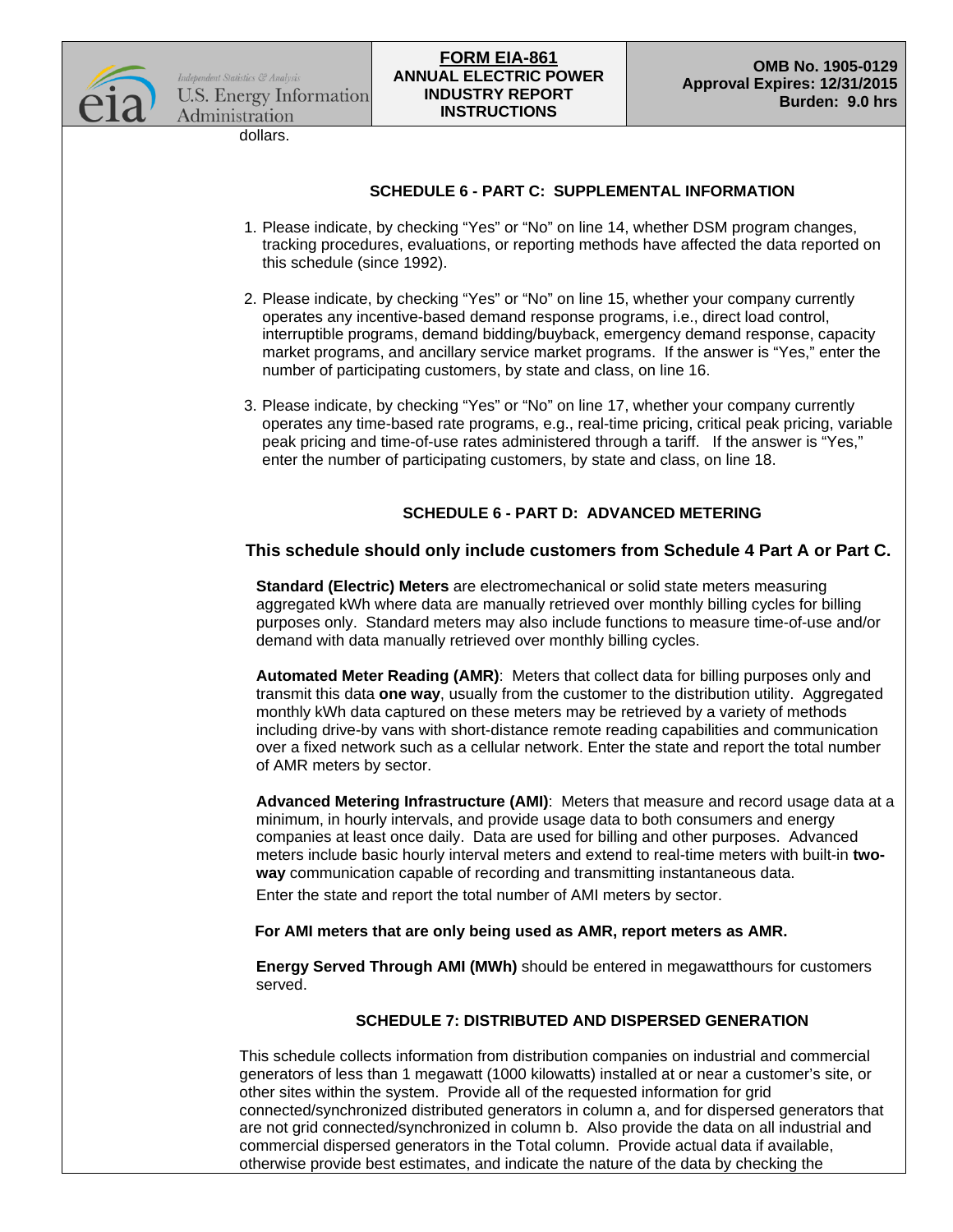

appropriate box on the form.

**Schedule 7 is intended to collect information about generators on the systems that are NOT reported on Form EIA-860, "Annual Electric Generator Report."** Plants with capacity of 1 MW or greater which ARE grid-connected, meet the threshold criteria for reporting on the 860 and as such, **need not** be reported on Schedule 7 of the EIA-861. Residential applications should not be reported.

## **SCHEDULE 7 - PART A: NUMBER AND CAPACITY**

- 1. For line 1, Number of generators, provide in column (a), the number of distributed generators in the area served by your distribution system **(less than 1 megawatt)**. In column (b), provide the number of dispersed generators. **(less than 1 megawatt)**. If you are unable to provide the breakout, please explain in Schedule 9 (Footnotes).
- 2. For line 2 "Total combined capacity" columns (a) and (b), provide the nameplate capacity (to the nearest tenth) for all generators with **less than 1 megawatt** that were reported on line 1.
- 3. For line 3, "Capacity that consists of backup-only units", provide the total nameplate capacity of generators in columns (a) and (b) that are used only for emergency backup service.
- 4. For Line 4 "Capacity Owned by Respondent" provide the total nameplate capacity in columns (a) and (b) for the units listed in line 2 that the respondent owns.
- 5. For Line 5 "Nature of data reported" provide actual data if available, otherwise provide best estimates, and indicate the nature of the data by checking the appropriate box on the form.

## **SCHEDULE 7 - PART B: CAPACITY BY GENERATING TYPE AND TECHNOLOGY**

For each of the technologies listed in columns (a) and (b), lines 1 through 8, provide the capacity. The total of lines 1 through 8 (line 9) should equal the total combined capacity in Line 2 of each column.

## **SCHEDULE 8: DISTRIBUTION SYSTEM INFORMATION**

Please verify the EIA provided names of the counties, parishes, etc. (dropdown menu), by State, where your utility-owned distribution system's electrical equipment are located. The information may have been reported by the respondent last year or the result of independent research by the EIA staff processing the Form EIA-861. If the information is incorrect, please provide the correct information in Schedule 9 (Footnotes).

## **SCHEDULE 9: Footnotes**

This schedule provides additional space for comments. For clarification purposes, identify schedule, part, line number and column (if applicable) for each comment.